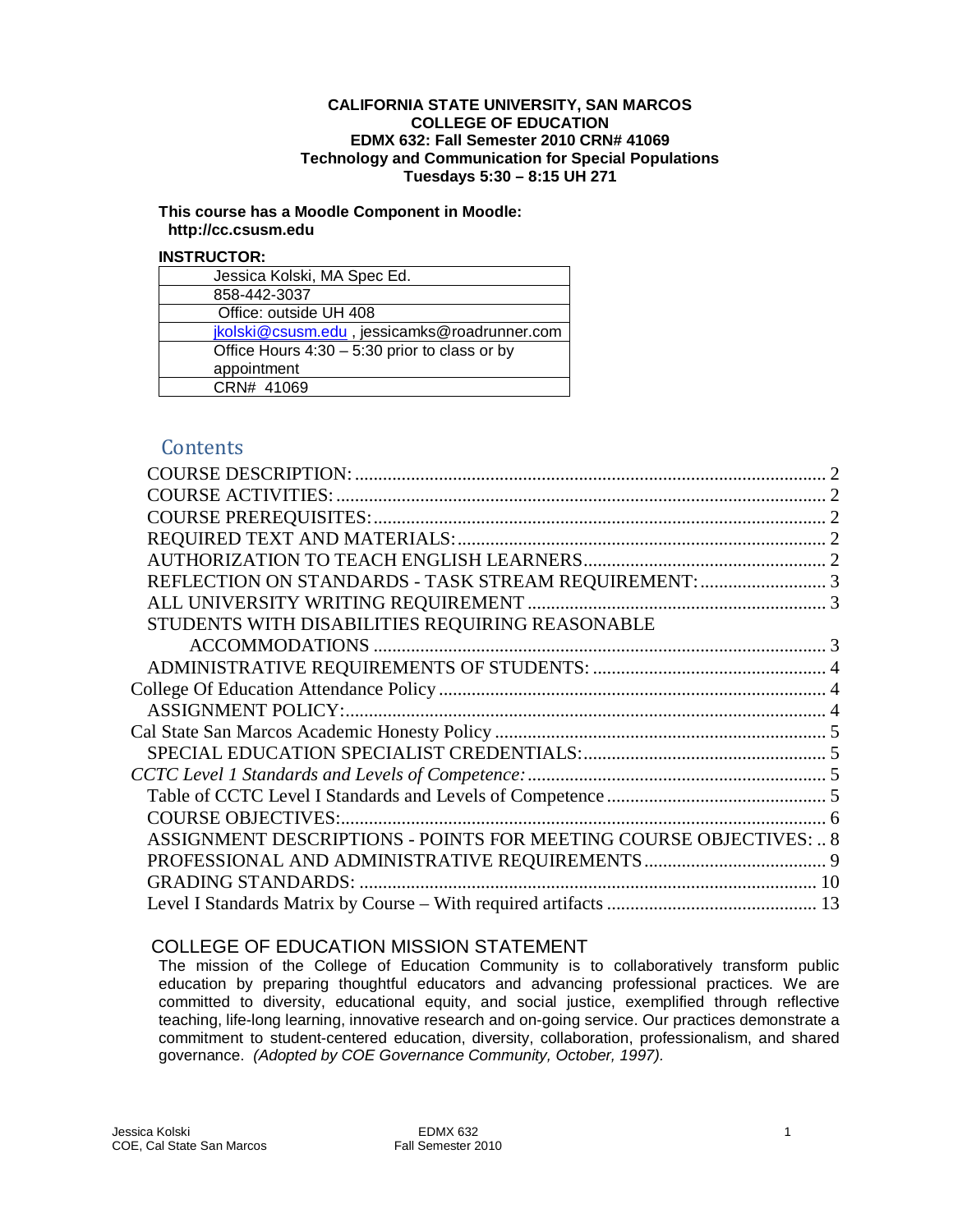#### <span id="page-1-0"></span>**COURSE DESCRIPTION:**

**EDMX 632 Technology and Communication for Special Populations (3).** Terms, trends, history, and current information bases on applications of technology and assistive and adaptive devices for working with children. Use of technologies for learners with mild, moderate, and severe disabilities for education programs in schools and agencies. Identification of interventions for effective learner communication and needed augmentative communication devices. Knowledge of system components and configuration of special and adaptive devices. Competency-based, requiring laboratory work. Prerequisite: EDUC 422 or equivalent

#### <span id="page-1-1"></span>**COURSE ACTIVITIES:**

Participants study and use technologies with learners with mild, moderate, and severe disabilities for education programs and agencies. Competencies developed are in ability to use computerbased technologies and system components and to configure special and adaptive devices. Information is presented on terms, trends, history, and current information bases, applications of technology and assistive and adaptive devices for work with children. This course is competencybased and requires laboratory work in addition to lecture and practice during scheduled class time.

#### <span id="page-1-2"></span>**COURSE PREREQUISITES:**

Admission to the Preliminary Level I Mild/Moderate & Moderate/Severe Disabilities Education Specialist Program with or without Multiple Subjects/BCLAD. Successful completion of EDUC 422 or equivalent. Demonstration of a basic understanding and practical use of representative programs for instruction and teacher productivity including word processing, data bases, spread sheets, graphics, telecommunications, networking, and multi-media presentations is absolutely required.

#### <span id="page-1-3"></span>**REQUIRED TEXT AND MATERIALS:**

#### **Parsons Fall Semester 2010: EDMX 632 Bound Reader, when ready will be available at Copy Serve in San Marcos**

#### **NOTE: I will send out a course mail when it is ready. The reader is required.**

The Bound Reader, when ready, will be available at Copy Serve in San Marcos. (760) 599-9923, 754 South Rancho Santa Fe Blvd. Enter the first driveway off San Marcos Blvd. just west of Rancho Santa Fe Rd. and the Citibank, turn right in this drive and make an immediate left. The store faces San Marcos Blvd.

Text<br>While there will be no official text book, there will be required readings in class with annotations and required reading activities. Reading materials will be discussed in class.

#### Supplies Required

**University print card**: You will be required to submit hard print copies of lab assignments printed in the lab. You may purchase this card in the Kellogg Library on the  $2^{nd}$  floor (street level) near the Student Technology Help Desk. You may add money to the card on the 4<sup>th</sup> floor of University Hall, but you must have a card first in order to do this. **Having a print card is a requirement!**

#### **Materials**

We suggest you get together in teams to gather or purchase these materials to share for the make it take is low tech lab on the date indicated on the Course Schedule. I will provide the fabric for the project.

2 Sticky Back Velcro Dots (2) Hook (2) Loop **Scissors** 

#### <span id="page-1-4"></span>**AUTHORIZATION TO TEACH ENGLISH LEARNERS**

This credential program has been specifically designed to prepare teachers for the diversity of languages often encountered in California public school classrooms. The authorization to teach English learners is met through the infusion of content and experiences within the credential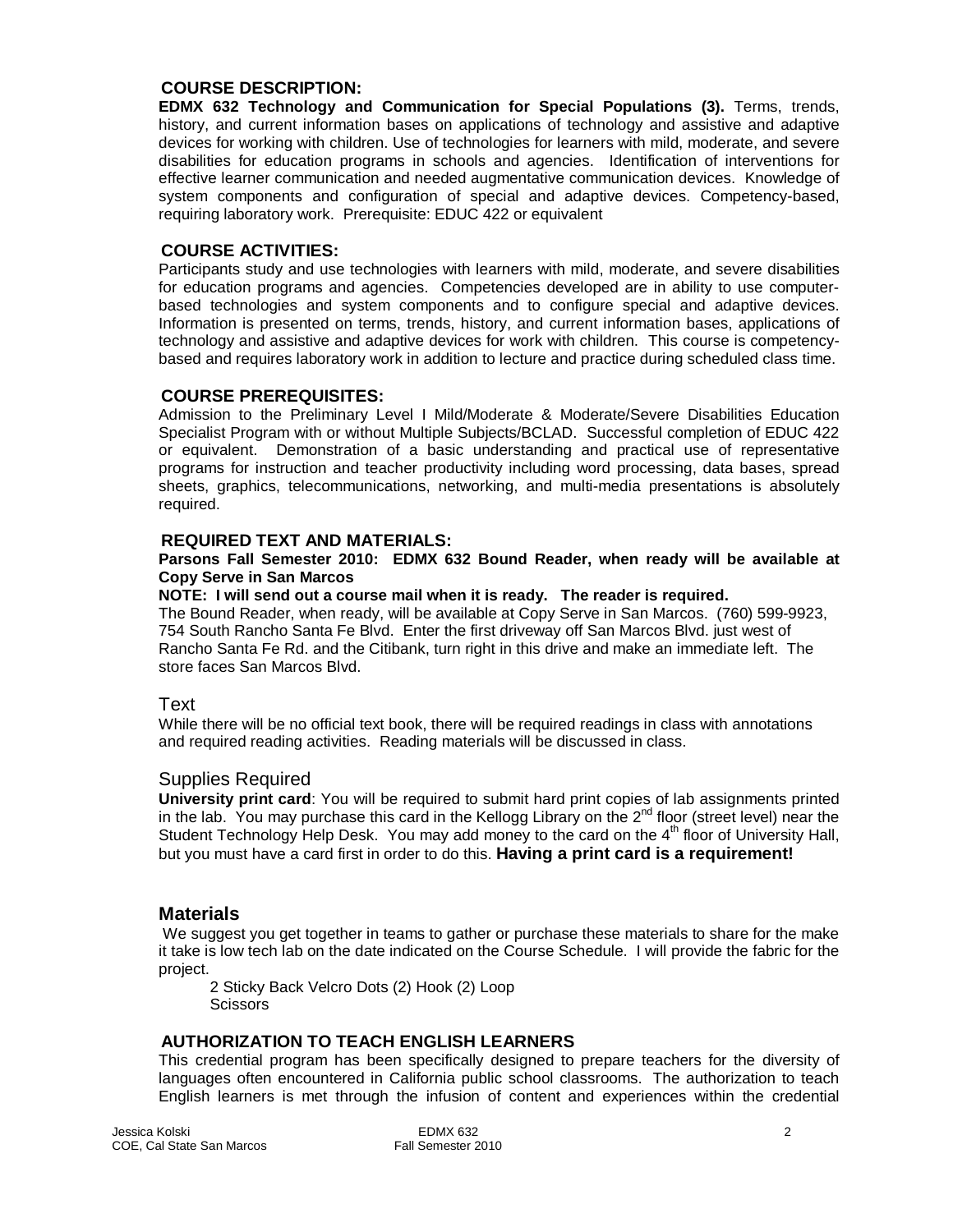program, as well as additional coursework. Students successfully completing this program receive a credential with authorization to teach English learners.

*(Approved by CCTC in SB 2042 Program Standards, August 02)*

## <span id="page-2-0"></span>**REFLECTION ON STANDARDS - TASK STREAM REQUIREMENT:**

CCTC Standards for the Special Education Specialist Credential

The course objectives, assignments, and assessments have been aligned with the CCTC (California Commission on Teacher Credentialing) standards for the Level 1 Special Education Specialist Credential. This course is designed to help teachers seeking a California teaching credential to develop the skills, knowledge, and attitudes necessary to assist schools and district in implementing effective programs for all students. The successful candidate will be able to merge theory and practice in order to realize a comprehensive and extensive educational program for all students. You will be required to formally address the CCTC Standards for the Level 1 Mild/Moderate/Severe Special Education Specialist Credential in this course; this assignment will be addressed in class. You will be required to post artifacts and a reflection to address standards 25 M/M, and 25 M/S. Please see the table below for the artifacts to be posted to each standard. The format for the Reflective Essay, required for each standard, is attached to the syllabus. You must complete all TaskStream postings in order to be cleared for your credential.

| <b>CCTC Standard</b>                                                                                        | *Related Artifact to be Attached in Task<br><b>Stream</b>                  |  |  |  |
|-------------------------------------------------------------------------------------------------------------|----------------------------------------------------------------------------|--|--|--|
| Standard 25 M/M<br>Characteristics and Needs of<br>Individuals With Mild To Moderate<br><b>Disabilities</b> | <b>Standards Based Curriculum Project</b>                                  |  |  |  |
| Standard 25 M/S<br><b>Communication and Social Networks</b>                                                 | Vendor Research Project                                                    |  |  |  |
| *NOTE: You must post your essays to<br>Task Stream to be cleared for your<br>credential.                    | Be sure top Request Feedback from<br>Kolski so she can view your postings! |  |  |  |

### **EDMX 632: Technology and Communications for Special Populations**

### <span id="page-2-1"></span>**ALL UNIVERSITY WRITING REQUIREMENT**

Every course at the university must have a writing requirement of at least 2500 words. In EDMX 632, this requirement is met via Standards Based Curriculum Project and Paper, the Vendor Project, the Reading Activities, and the Moodle discussion board work.

## <span id="page-2-2"></span>**STUDENTS WITH DISABILITIES REQUIRING REASONABLE ACCOMMODATIONS**

Students must be approved for services by providing appropriate and recent documentation to the Office of Disable Student Services (DSS). This office is located in Craven Hall 5205, and can be contacted by phone at (760) 750-4905, or TTY (760) 750-4909. Students authorized by DSS to receive reasonable accommodations should meet with their instructor during office hours or, in order to ensure confidentiality, in a more private setting.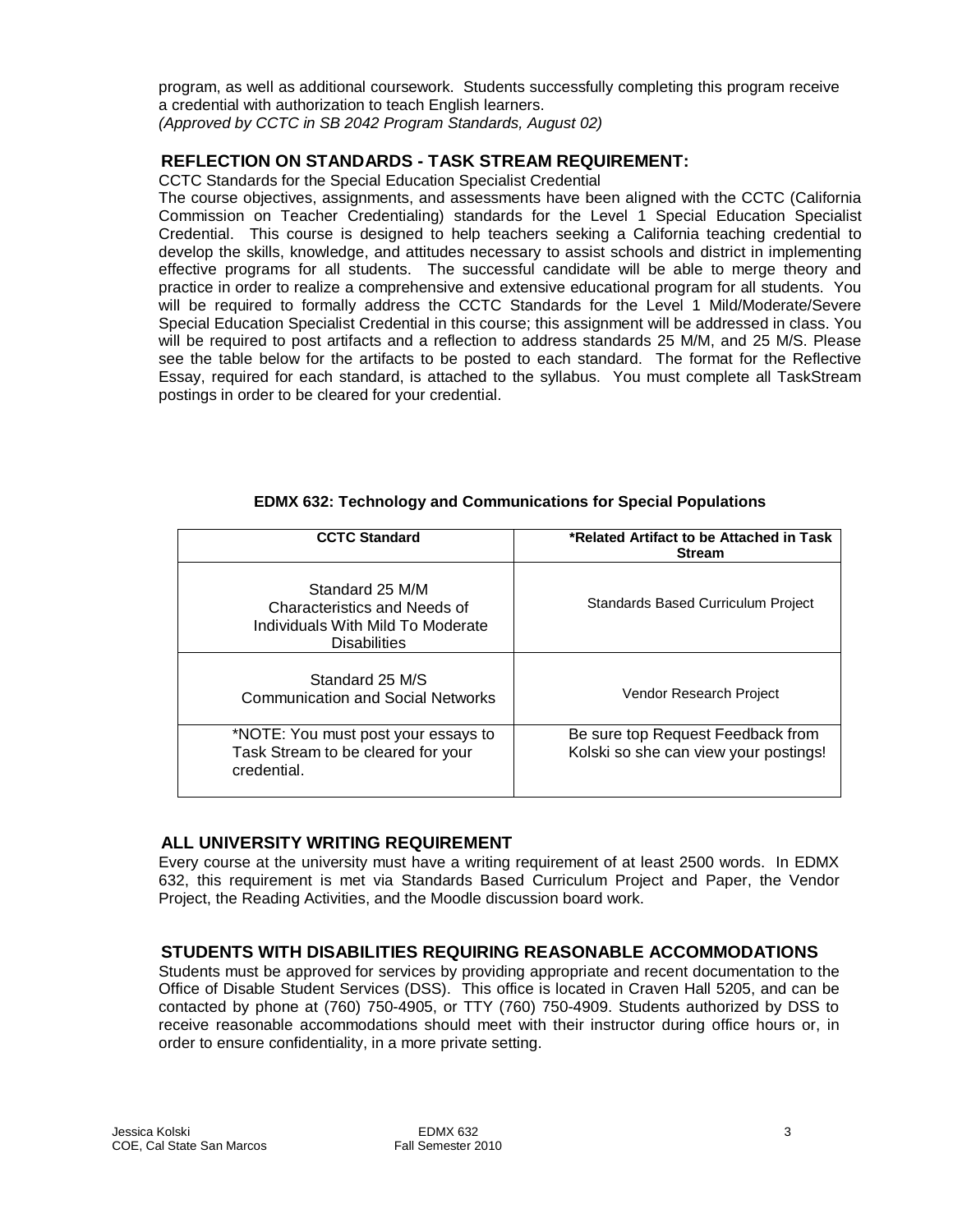## <span id="page-3-0"></span>**ADMINISTRATIVE REQUIREMENTS OF STUDENTS:**

## <span id="page-3-1"></span>College Of Education Attendance Policy

Due to the dynamic and interactive nature of courses in the College of Education, all students are expected to attend all classes and participate actively. At a minimum, students must attend more than 80% of class time, or s/he may not receive a passing grade for the course at the discretion of the instructor. **Individual instructors may adopt more stringent attendance requirements**. Should the student have extenuating circumstances, s/he should contact the instructor as soon as possible. *(Adopted by the COE Governance Community, December, 1997).*

Students arriving late, leaving class early or coming back late from breaks will lose participation points. Bring your snacks and dinner with you to have outside of the tech lab.

Remember: **NO FOOD OR DRINKS IN THE COMPUTER LABS AT ANY TIME**! Participation points will be deducted for food and drink in the lab at any time. You may have water bottles, but only at the work tables, not at the computer stations.

### <span id="page-3-2"></span>**ASSIGNMENT POLICY:**

Each assignment is due at the beginning of class on the date indicated on the syllabus.

- I typically do not accept assignments as e-mail/course mail attachments or embedded within e-mail/course mails. Seek prior permission in extenuating circumstances.
- I typically do not accept late work or late Moodle postings.
- Students are required to keep a copy of all work in case any work becomes lost. All proof of work accomplished is the responsibility of the student, including Forum Postings within Moodle. It is recommended that you compose in Word, and keep a running document of your work. You can copy and paste from Word into Moodle.
- It is strongly advised that students keep up with the assignments from session to session as I do not accept late work.

**Note**: Typically, no late work will be accepted, but if accepted due to extenuating circumstance, and at the instructor's discretion, point deductions will be applied.

If you have extraordinary circumstances in your life which will impact upon your attendance or assignments, please let me know. If you have any questions or concerns, please contact the instructor.

## ACADEMIC HONESTY POLICY:

### **(Be sure to read the CSUSM Academic Honesty Policy below)**

- Plagiarism of any type will result in a failing grade. All work in this course must be the original work of the credential candidate.
- Scanning of student work via Turn it In™ software may be used to verify student authorship and accurate citation of copyrighted materials or thoughts, ideas, and/or work of others.
- Assignment will be checked via Turn-It-In software for accuracy of citation and originality of work.
- The instructor may require that some assignments in the course be submitted via Moodle using the built in Turn it In™ software feature.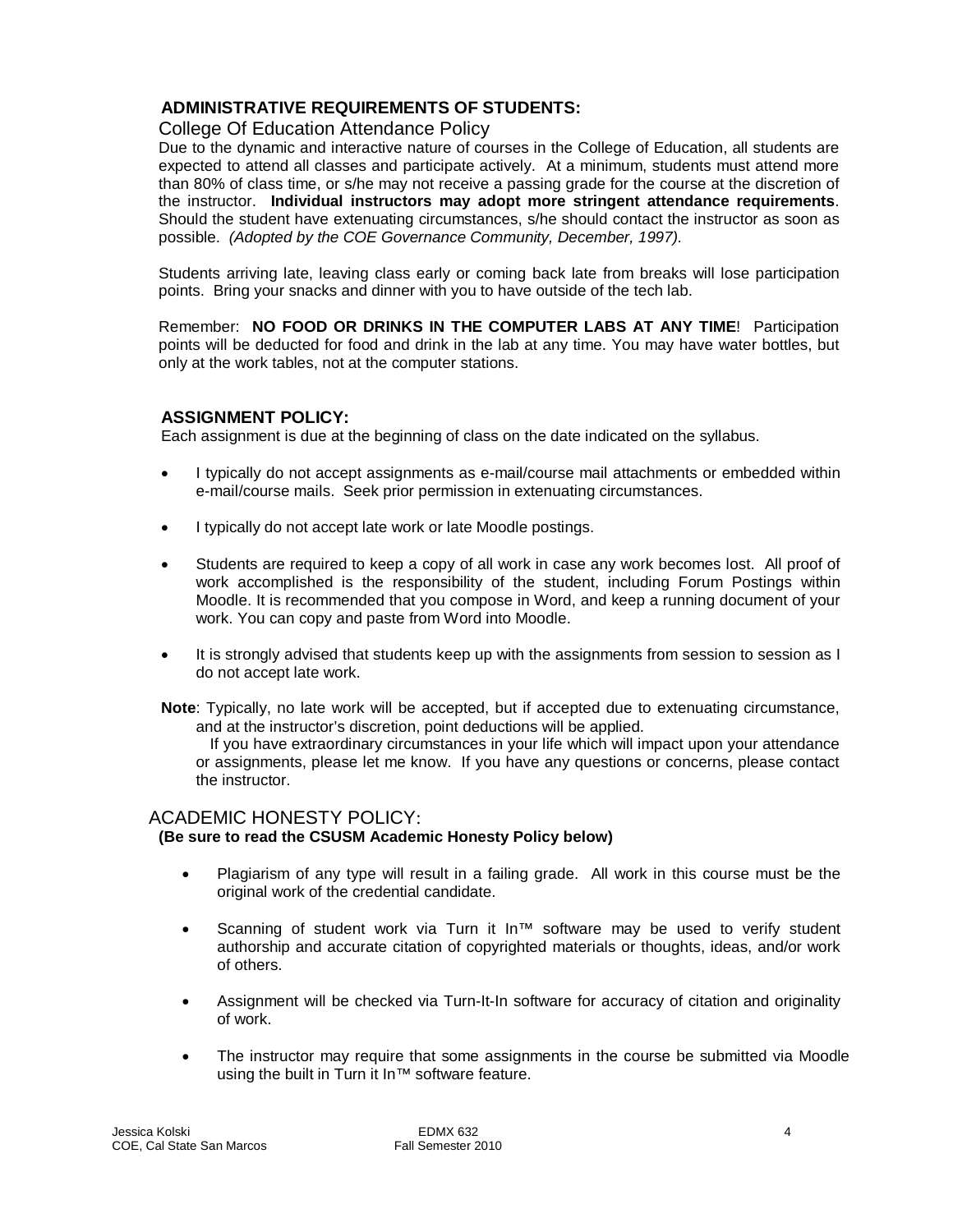• Students making unauthorized copies of copyrighted materials or microcomputer software will receive a failing grade.

# <span id="page-4-0"></span>Cal State San Marcos Academic Honesty Policy

"Students will be expected to adhere to standards of academic honesty and integrity, as outlined in the Student Academic Honesty Policy. All written work and oral assignments must be original work. All ideas/materials that are borrowed from other sources must have appropriate references to the original sources. Any quoted material should give credit to the source and be punctuated with quotation marks.

Students are responsible for honest completion of their work including examinations. There will be no tolerance for infractions. If you believe there has been an infraction by someone in the class, please bring it to the instructor's attention. The instructor reserves the right to discipline any student for academic dishonesty in accordance with the general rules and regulations of the university. Disciplinary action may include the lowering of grades and/or the assignment of a failing grade for an exam, assignment, or the class as a whole."

## Plagiarism**:**

As an educator, it is expected that each student will do his/her own work, and contribute equally to group projects and processes. Plagiarism or cheating is unacceptable under any circumstances. If you are in doubt about whether your work is paraphrased or plagiarized see the Plagiarism Prevention for Students website [http://library.csusm.edu/plagiarism/index.html.](http://library.csusm.edu/plagiarism/index.html) If there are questions about academic honesty, please consult the University catalog.

## <span id="page-4-1"></span> **SPECIAL EDUCATION SPECIALIST CREDENTIALS:**

### <span id="page-4-2"></span>*CCTC Level 1 Standards and Levels of Competence:*

The following table indicates the CCTC Level I standards and level of competence addressed by EDMX 632 and the level (i.e., knowledge, application) at which each standard is demonstrated.

<span id="page-4-3"></span>

| M/M/S | M/M/S         | M/M/S | M/M/S | M/M/S | M/M/S | M/M/S | M/M | M/S | M/S | M/S         |
|-------|---------------|-------|-------|-------|-------|-------|-----|-----|-----|-------------|
| 10    | $\sim$<br>' 4 | ט ו   | ⇁     | າາ    | 23    | 24    | 25  | 25  | 26  | - 27<br>, i |
| K/A   | K/A           | K/A   | K/A   | K/A   | K/A   | Α     | K/A | K/A | K/A | K/A         |

### **Key to Table Standards and Areas of Certification**:

- 10 Professional, legal and ethical practices
- 12 Educating diverse learners with disabilities
- 15 Managing learning environments
- 17 Assessment, curriculum, and instruction
- 22 Assessment and evaluation of students<br>23 Planning and implementing curriculum a
- Planning and implementing curriculum and instruction
- 24 Positive behavior support

## **25M/M Characteristics and needs of individuals with mild to moderate disabilities**

#### **25M/S Communication and Social Networks**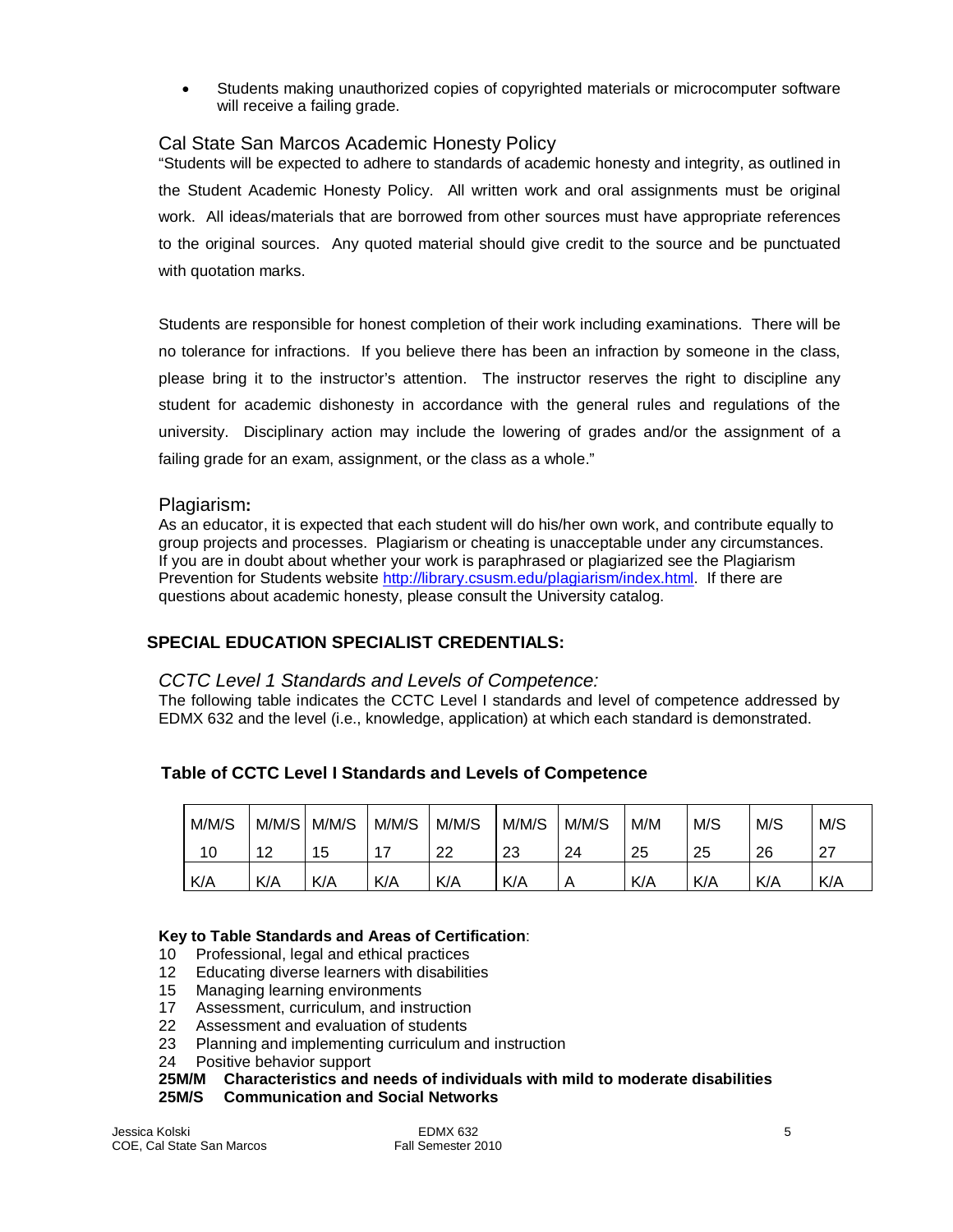- 26 Curriculum
- 27 Movement, mobility, sensory and specialized health care
- **M/M/S** = Common Mild/ Moderate and Moderate/Severe Education Specialist Competency
- **M/M**= = Mild/Moderate Education Specialist Competency
- **M/S**  $=$  Moderate/Severe Education Specialist Competency
	- **K** = Competence at **knowledge** level
- **A** = Competence at **application** level

## <span id="page-5-0"></span>**COURSE OBJECTIVES:**

Upon completion of this course, students will be able to:

- 1. Identify terms, concepts, historical events and trends in the use of technology in general and special education programs.
- 2. Demonstrate an understanding of national, state and local laws, policies and procedures relating to technology and learners with special learning needs.
- 3. Identify learner characteristics and needs for the purpose of technology evaluations.
- 4. Become familiar with and able to utilize telecommunications, electronic databases, reference systems and networks to access information in regular and special education.
- 5. Identify for selection and use various resource agencies at national, state and local levels for improving the use of technology in the classroom to effect needed modification and adaptation of the learning environment for large and small group instruction.
- 6. Evaluate microcomputer software for its potential usefulness including possible adaptations and modification to the educational environment and/or devices for improving education programs for learners.
- 7. Plan for the practical application for instructional use of computers; select, evaluate and use educational hardware and software, and design classrooms for the use of computer assisted instruction for various groups of learners.
- 8. Become familiar and utilize telecommunication and utility programs to access information bases in regular and special education through Internet use.
- 9. Plan the use of technology that can be used to assist/enable persons with physical disabilities in approaching the learning process and environment.
- 10. Explain how to evaluate the effectiveness of technology applications and devices for individual learners in special education programs.
- 11. Acquire competencies in configuring and using adaptive devices
- 12. Acquire competencies in configuring and using specialized software such as:

IntelliTalk III© (talking word processor)

Overlay Maker III©

Boardmaker 5© (picture communication boards)

SOLO<sup>™</sup> by Don Johnston Inc.:

Write OutLoud™ Read OutLoud™ Co Writer™ Draft Builder™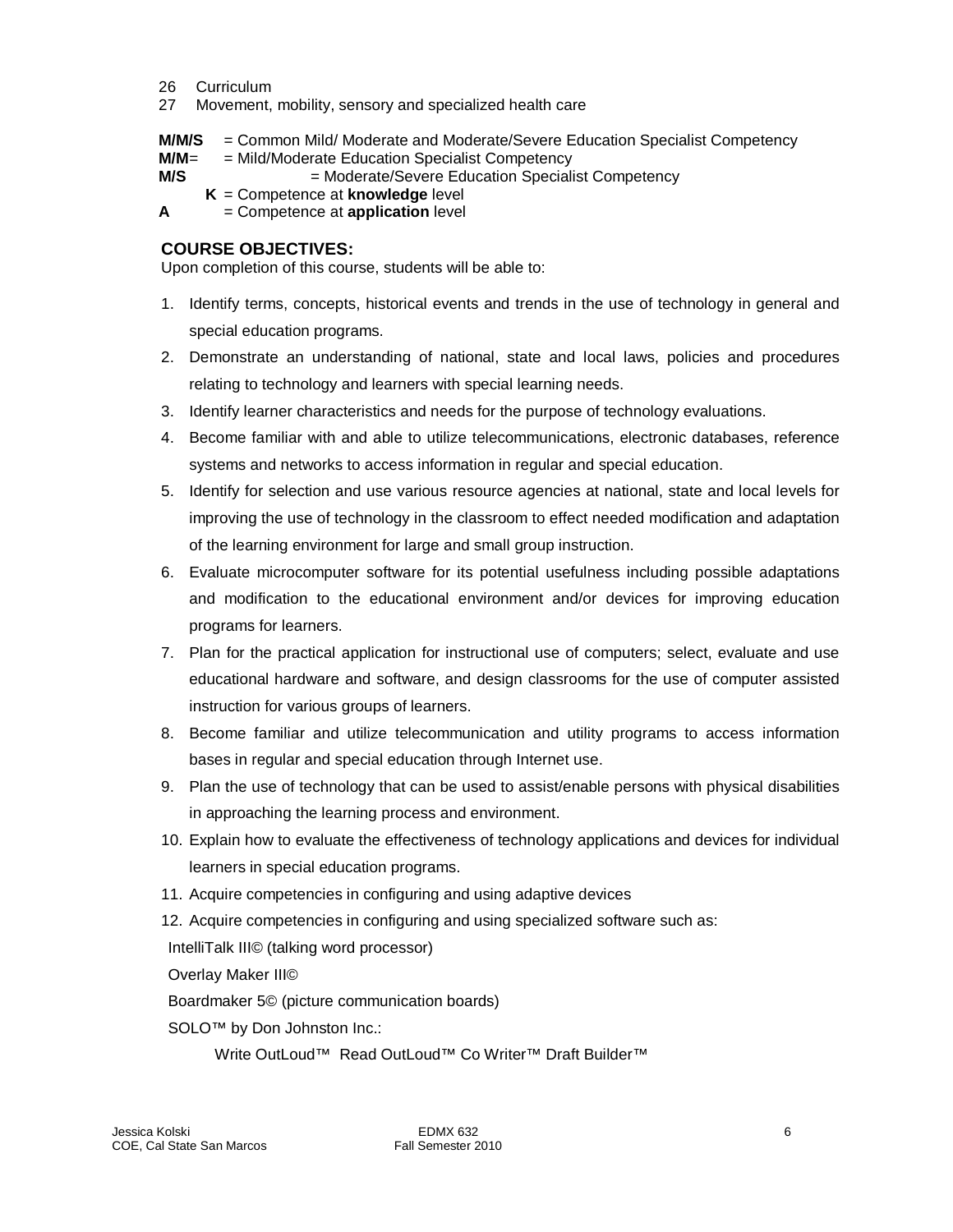**Note: the one principle of adaptive tech**: is it is going to malfunction; it will do so when you are in front of a group!

**Topics**:

- \* Use of computer-based assistive technologies, and system components
- \* Configurations of system components to support peripherals
- \* Terms, concepts, history and trends in assistive technology
- \* Software selection and evaluation for individual learners with special needs
- \* Planning use of technology for exceptional learners
- \* Use of alternative input/output devices
- \* Computer assisted instruction
- \* Use of computer-based technology within appropriate subject areas and grade levels
- \* Enhancement of problem solving skills, critical thinking skills, and creative processes
- \* Integration of computer-based applications into instruction in regular and special
- \* Education classrooms.
- \* Use of the internet as a multifaceted education tool
- \* On-line research:
- \* Education/special education sites
- \* Curriculum, lesson plans, and other education materials.
- \* Use of IntelliTools™ Software and IntelliKeys™ keyboards for education

# EDMX 632 ACADEMIC REQUIREMENTS

## **COURSE REQUIREMENTS for EDMX 632**

| Collaboration/Participation<br>14 sessions at 10 points each<br>session | 140 | Be sure to sign in each class<br>session.<br>Participation points are also awarded<br>on your Moodle work for on time<br>postings. |
|-------------------------------------------------------------------------|-----|------------------------------------------------------------------------------------------------------------------------------------|
| Lab Assignments (11)<br>(10 points each)                                | 110 | Be sure to turn in your lab sheet for<br>lab points.                                                                               |
| <b>Standards Based Curriculum</b><br>(SBC) Project and Paper<br>(Pairs) | 70  | Be sure to post your SBC paper to<br>the Discussion Board and turn it in<br>hard copy on the date on the<br>schedule               |
| Presentation of the SBC<br>Project by entire class                      | 15  |                                                                                                                                    |
| Vendor Project (Individual)                                             | 100 | Be sure to post your Vendor<br>Summary Paper in Moodle<br>Turn in all components in hard copy<br>on the date on the schedule       |
| Reading Activities (2 @ 25<br>points each)                              | 50  | These will be submitted to the<br>Turn-it-In folder on the Home Page in<br>EDMX 632 Moodle                                         |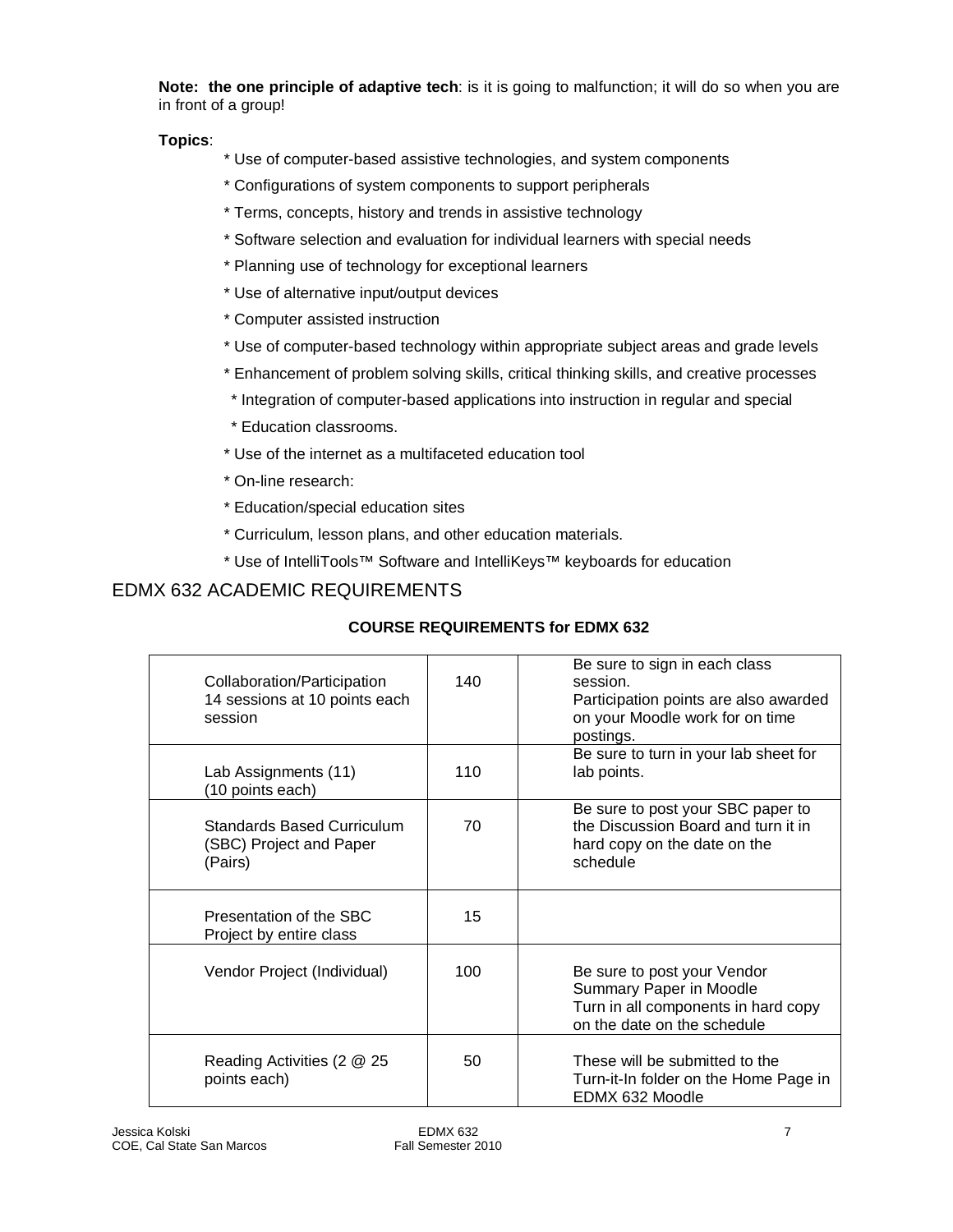| Moodle assignments $(3 \n@)$<br>25 points per session)<br>plus 10 points participation for<br>each session included in<br>participation points above                                    | 75  | Log into Moodle and complete the<br>forum prompts. Be sure to post by<br>time and date on course schedule.                                                        |
|-----------------------------------------------------------------------------------------------------------------------------------------------------------------------------------------|-----|-------------------------------------------------------------------------------------------------------------------------------------------------------------------|
| <b>Task Stream Reflection on</b><br><b>CCTC Standards:</b><br>You must provide these<br>essays and artifacts!<br>Task Stream Postings (50<br>points)<br>Standards: 25 M/M and 25<br>M/S | 40  | Each student must have a Task<br>Stream Account. This work must<br>be posted in order to clear your<br>credential.<br>*Be sure to request feedback from<br>Kolski |
| <b>TOTAL POINTS</b>                                                                                                                                                                     | 600 |                                                                                                                                                                   |

NOTE: All assignments are due on the date stated on the course schedule. No late work will be accepted. If you encounter extenuating circumstance, please contact the professor. Late work due to extenuating circumstance will be accepted only at the discretion of the instructor and will receive late point deductions.

## <span id="page-7-0"></span> **ASSIGNMENT DESCRIPTIONS - POINTS FOR MEETING COURSE OBJECTIVES:**

#### **Collaboration and Participation: (14 class sessions @ 10 points each = 140 points)**

For each class, participation points will be assigned based upon the following criteria: collaborative cooperation in all labs, classes, and group assignments; enthusiasm for the content and activities; respect for the speakers; patience, flexibility and respect with the technology; and appropriate use of the lab, hardware and software and other aspects included in the Policy and Professional Dispositions listed below. Please note the very strict COE attendance policy requirements on page four of this syllabus and that of this instructor for weekend courses.

#### **Lab work in class and required lab work sheets: (11 @ 10 points each) = 110 points)**

There will be lab activities which require in-class work and lab sheets for each class session. Be sure to get the lab sheet from your bound reader (or from the instructor), do the work, fill it out, and return it to the instructor to get the full points. Missed labs may be made up only with the consent of the instructor, but not for full points as the student has missed the professor's instruction and supervised in-class group work with peers.

#### **Standards Based Curriculum Project (85 points, including the Paper (70) with Presentation (15)** This is a project to be accomplished in pairs which requires team creation of a standards based lesson using specialized access software and class presentation. The format is included in bound reader.

**Vendor Project (Individual, 100 points).** Each student will be required to contact vendors and research assistive technologies for a specific student. Students will submit a summary paper based upon this review. Six individual vendor reviews are required in addition to the summary paper (formats included in bound reader).

## **Reading Activities: (Individual, 2 @ 25 points each = 50 points total)**

Reading activities will be based on course readings. Prompts will be found in the Assignments Tool area of the Moodle course. These are to be submitted to the Turn-it-In folder on the EDMX 632 Home Page in Moodle.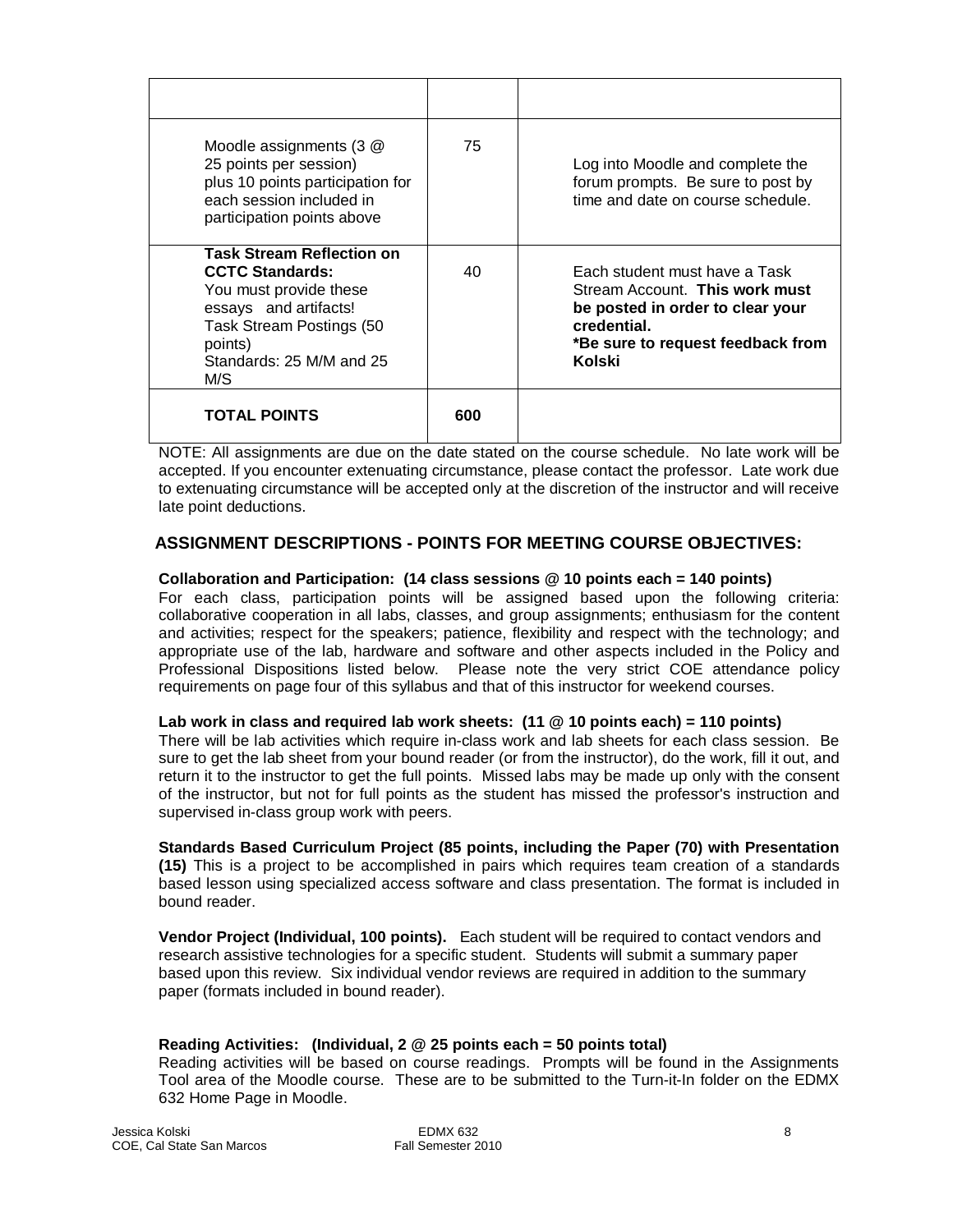**Moodle work: (3 X 25 = 75)** All Moodle postings are due on the date indicated in the course schedule. The web sessions will be de-activated within one week after the due date. No late postings will be accepted.

#### **Reflection on Standards - Task Stream Postings: (40 points):**

You will be required to formally address the CCTC Standards for the Level 1 Special Education Specialist Credential in this course. You will be required to post artifacts and a reflective essay on each required standard for the course (the guidelines for this essay are on the last page is this syllabus). For EDMX 632 you must address standards 25 M/M and 25 M/S. **These postings are required prior to clearing of your credential. Be sure to request feedback from Dr. Parsons.**

#### **Web Based Components and Communications for the Course:**

All communications by E-mail will be via the Course Mail tool in Moodle .

Check your Course Mail at least once per week, and always before coming to class.

#### **Criteria for Grading for Moodle work including Forum Postings:**

- **Never give your password to anyone else or allow anyone else to access this course using your password.**
- Post your response to the Forum Prompts by the due date and it is best to post at the beginning of the week.
- All postings must be written in professional and respectful language; Respect the opinions of others, and respond collegially.
- Use person first language.
- Compose your work off-line in Word and paste your responses into the discussion board. Keep a document of all your postings as proof of work. Do not attach the Word document to your response. You MUST paste it.
- Read the postings of your colleagues (towards the middle of that week) and post required responses to the posting of others as indicated in the Professor's prompts.
- Be sure your responses are well thought out prior to posting your work.
- Be sure to post your responses by the due date and time on the course schedule.

## <span id="page-8-0"></span>**PROFESSIONAL AND ADMINISTRATIVE REQUIREMENTS**

- 1. Use "Person-first" language (e.g., "Student with Down Syndrome" rather than "Down Syndrome student;" "Johnny who happens to have Down Syndrome" rather than "My Down Syndrome student") must be used throughout all written and oral assignments and discussions. Always write in a professional and formal voice.
- 2. Word-process all written documents. **Keep a copy of all of your work**. Proof of completion of all assignments is the responsibility of the student. Keep these records until you have received your grade. Also, you will want these copies for your records and for potential future use as professional portfolio entries. Be sure to keep a record of Moodle postings also.
- 3. Complete and hand in all assignments on the due dates for full credit. If you have extraordinary circumstances that impact completion of your assignments, please inform the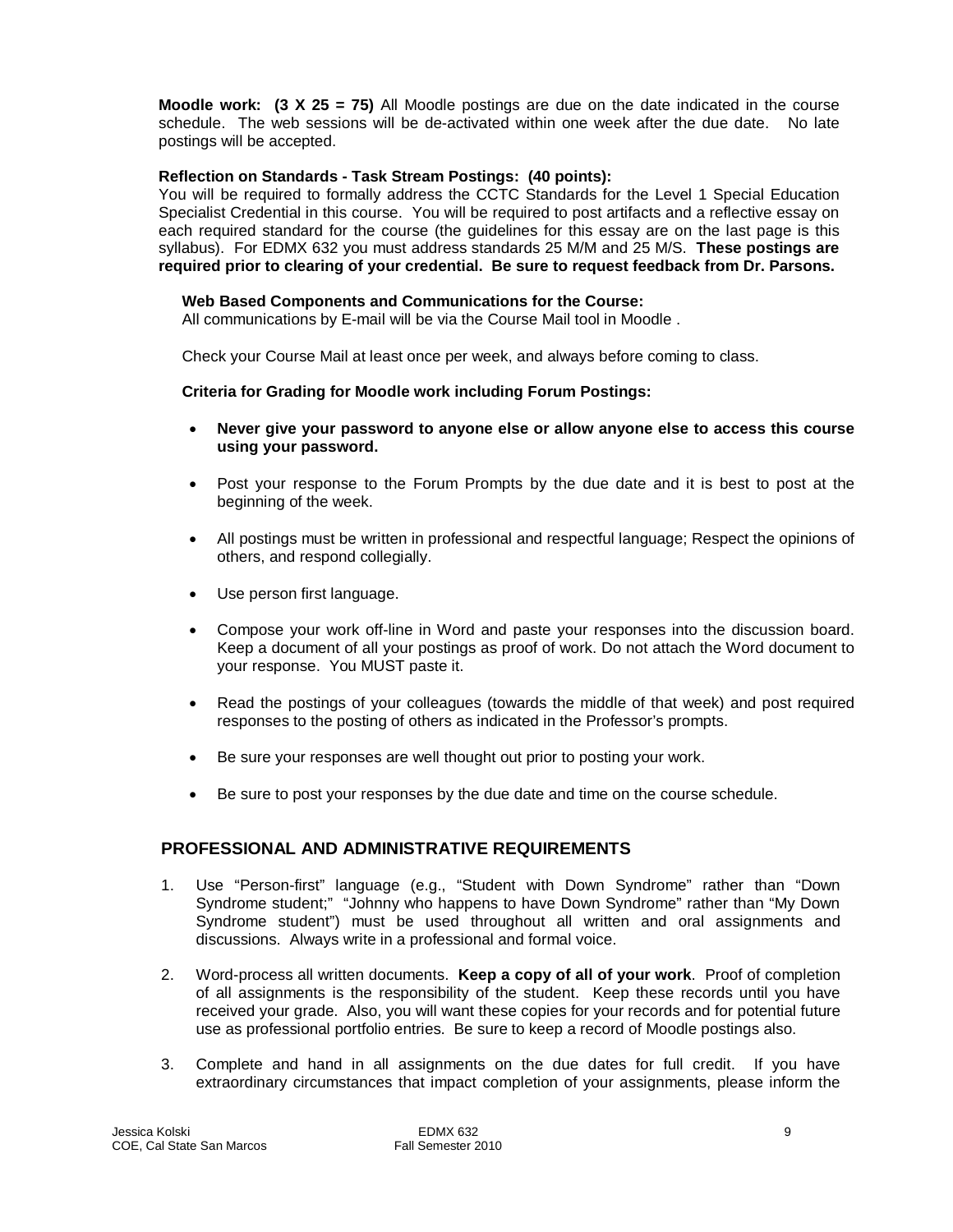instructor(s). Any time that you have questions or concerns, please contact the instructor(s) immediately.

- 4. Participate in class discussions and group activities and demonstrate positive interpersonal skills with classmates and guests. Participation points are assigned on the basis of participation, collegiality, collaborative effort, and professionalism in interactions with fellow students and the instructors and guest lecturers.
- 5. **Responsibility for obtaining handouts is that of the student**. If you are to miss class, be sure to select a class "buddy" to ensure that you receive handouts and information when you must miss class. You may wish to have the following:
- 6. Buddy: Telephone, e-mail address, Fax number. Be sure to have your Buddy pick up the handouts for you.
- 7. If you lose your handouts, you must copy one from a classmate, the copy budget of the COE is extremely limited. TAKE ONLY ONE HANDOUT, the exact number is run, with no extras.
- 8. The instructor does not accept late work either for hard copy assignments or for Web CT assignments. If you have undue and extreme circumstances in your life please contact me for assistance with timelines.

#### **Policies and Professional Dispositions for technology lab:**

- Store all equipment and clean up lab before leaving class.
- Assure that everyone in the group participates in the lab work. A collaborative professional considers his/her colleagues at all times. Much of the adaptive and assistive devices must be shared. Be sure to have each member of the group have hands-on with the devices and software in order to complete full credit for the lab work.
- Demonstrate respect for the instructors, guest speakers, and fellow classmates.
- Arrive on time to class, return from breaks on time, and stay for the full class period.
- **ABSOLUTELY NOT FOOD, DRINK, WATER, ETC. IN THE LAB AT ANY TIME**!!!! Students with food or drink in the lab (other than water bottles at the tables, not at the computers) will be **penalized participation and lab points**. Thank You.
- Please wash your hands before using any adaptive equipment, the keyboard membranes and switches are very sensitive and very expensive. Also, do not write on top of the keyboard membranes.

#### <span id="page-9-0"></span> **GRADING STANDARDS:**

Points will be totaled for all assignments and percentages will be calculated. Grades are then computed according to the following scale:

#### **GRADING SCALE: (represents percentages of total points)**

| 93 = | $=$ $\mu$<br>YU | ′ = B+ |
|------|-----------------|--------|
| 83 = | ''' = ப         | / = C+ |

Points below  $77 = F$  (grade of C+ or better required to count course on the credential program)

#### **Grading Rubrics: Criteria for Grading Assignments:**

A (93%) Outstanding work on assignment, excellent syntheses of information and experiences, great insight and application, and excellent writing,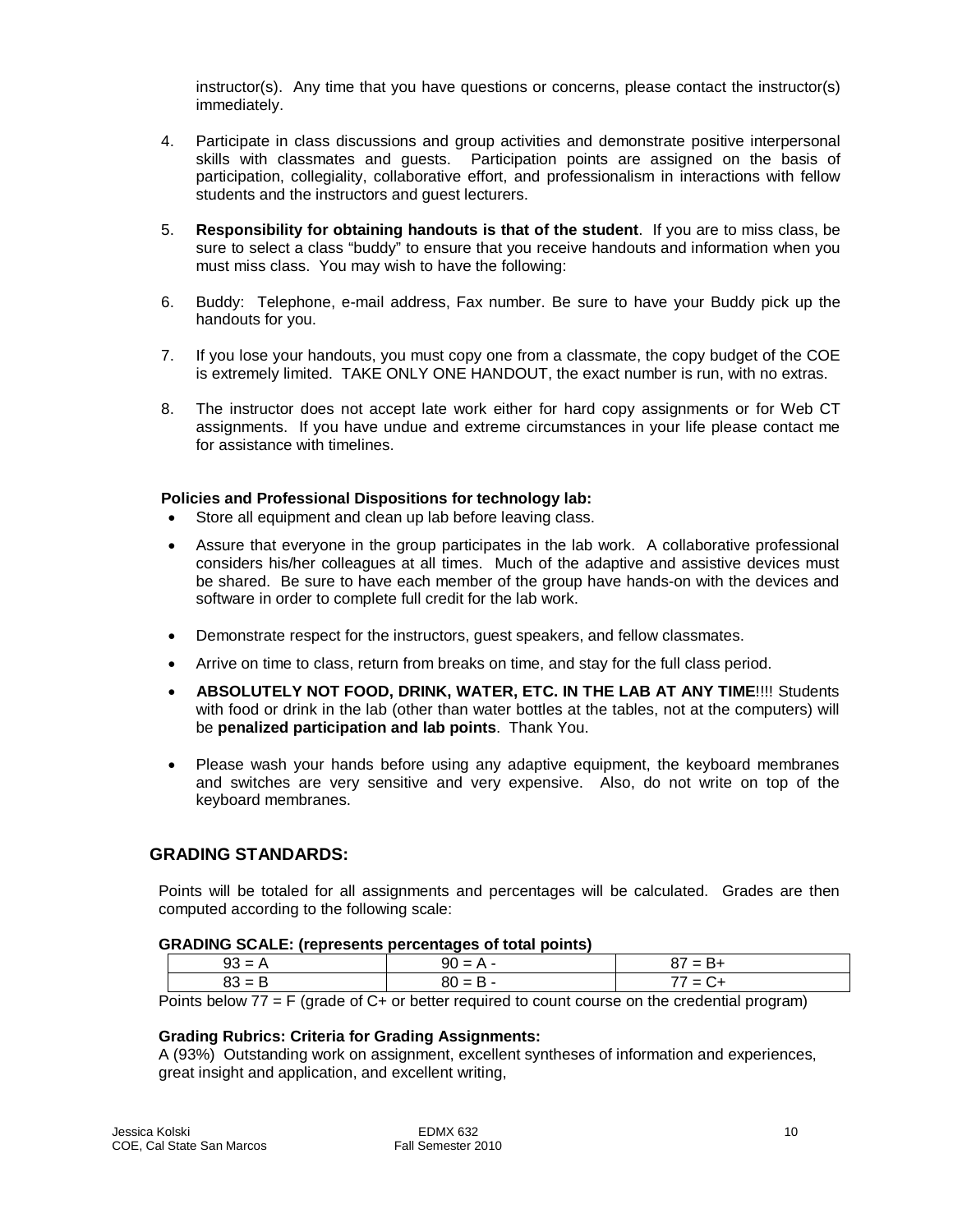- B (83%) Completion of assignment in good form with good syntheses and application of information and experiences, writing is good,
- C (73%) Completion of assignment, adequate effort, adequate synthesis of information and application of information and experiences, writing is adequate.

#### **Criteria for Grading the Course:**

A (93%) Outstanding work on all assignments, excellent syntheses of information and experiences

B (83%) Completion of all assignments in good form with adequate syntheses of information and experiences

C (73%) Completion of all assignments, minimum effort, minimal synthesis of information and experiences.

## GUIDELINES FOR TASKSTREAM FOR LEVEL I STANDARDS

The purpose of the Level I portfolio is to assess how you meet each of the Level I standards. Although all of the artifacts you place in your portfolio have been assessed/graded by your professors, the connection between the artifacts and your understanding of how your course and field experiences evidence your competence is note demonstrated until you make those connections in your Level I portfolio in TaskStream. Your task is to write a cogent reflective essay for each Level I standard about how the artifacts you post provide evidence that you have met each Level I standard.

Level I standards are threaded throughout your Level I Education Specialist credential program and are addressed multiple times within and across courses. Even though a number of standards are addressed in each course, you are specifically responsible for writing a reflective statement for a given subset of standards in given courses. The standards are identified in each course's syllabus and are expected to be reflected upon in TaskStream by the end of each course.

Please be succinct in your writing. More is NOT necessarily better. State your ideas clearly and ground them in the evidence represented by your artifact(s). When you submit each Level I response, you will request and receive feedback from the course instructor. The instructor will ask for revision or state that you are done. You will not be done with or receive full credit for a Taskstream submission if you are asked to revise it and you do not do so by the last class of the course. Please continue to check your TaskStream portfolio until the instructor states that you are done with the response to each assigned Level I standard.

Each narrative must include at least the following components.

To assist you writing your reflective essays for each standard, the faculty has agreed upon a paragraph structure to help guide you with your responses. You must attach a minimum of one artifact for each standard. This artifact may be designated by the course or it may be your choice. Consult the course syllabus to determine this. You also are encouraged to attach and write about more than one evidence.

Required 1st paragraph: Introduce the reader to the focus of your response as it relates to the Level I standard. DO NOT restate the standard; instead, reflect upon and summarize the significance of your overall learning and competence regarding the standard. Stated in another way, this paragraph should address the "so what" of your learning.

Required 2nd paragraph: Explain how one attached artifact evidences your learning related to the Level I standard. The key here is "evidence." How does this artifact prove that you have learned something specific related to this Level I standard?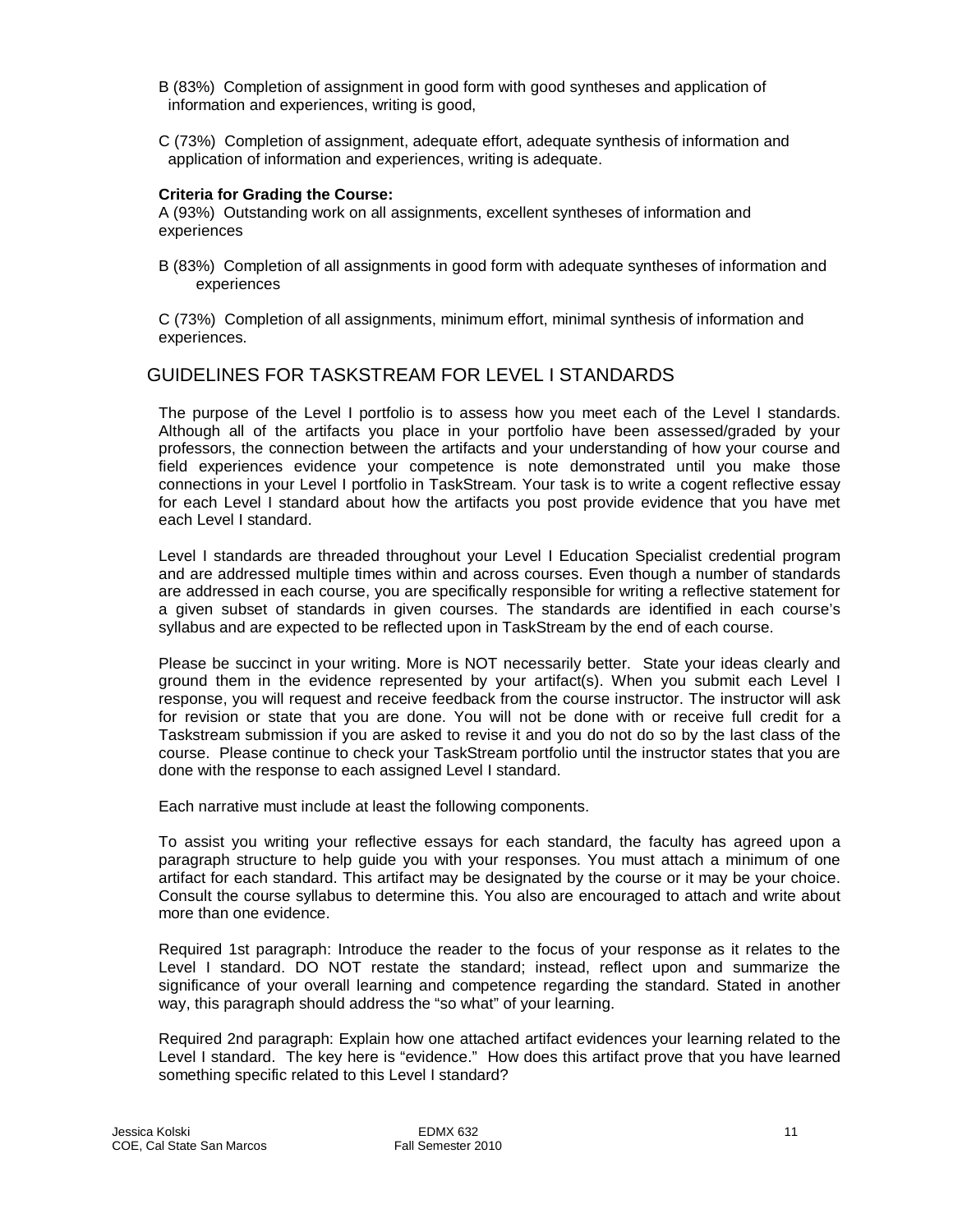Optional additional paragraph(s): If you attach additional artifacts, write a similar paragraph to that described for the 2nd paragraph. We encourage you to provide multiple evidences for each standard.

Final paragraph: Describe what from your field experiences (e.g., student teaching, internship, observations) has enabled you to demonstrate competence with regard to this Level I standard. You may include an artifact from your field experience. If you do so, please explain how it evidences your competence with regard to the standard. Finally, identify what you still need to learn related to this standard. In other words, set a professional learning goal for your future practice with regard to the standard.

Notes: If more than one course addresses a given standard (e.g. Standard 25 M/S which is addressed in both EDMX 632 and EDMX 634) you must add an additional paragraph in section 2, and attach the related artifact. Do not copy blocks of text from one standard to another.